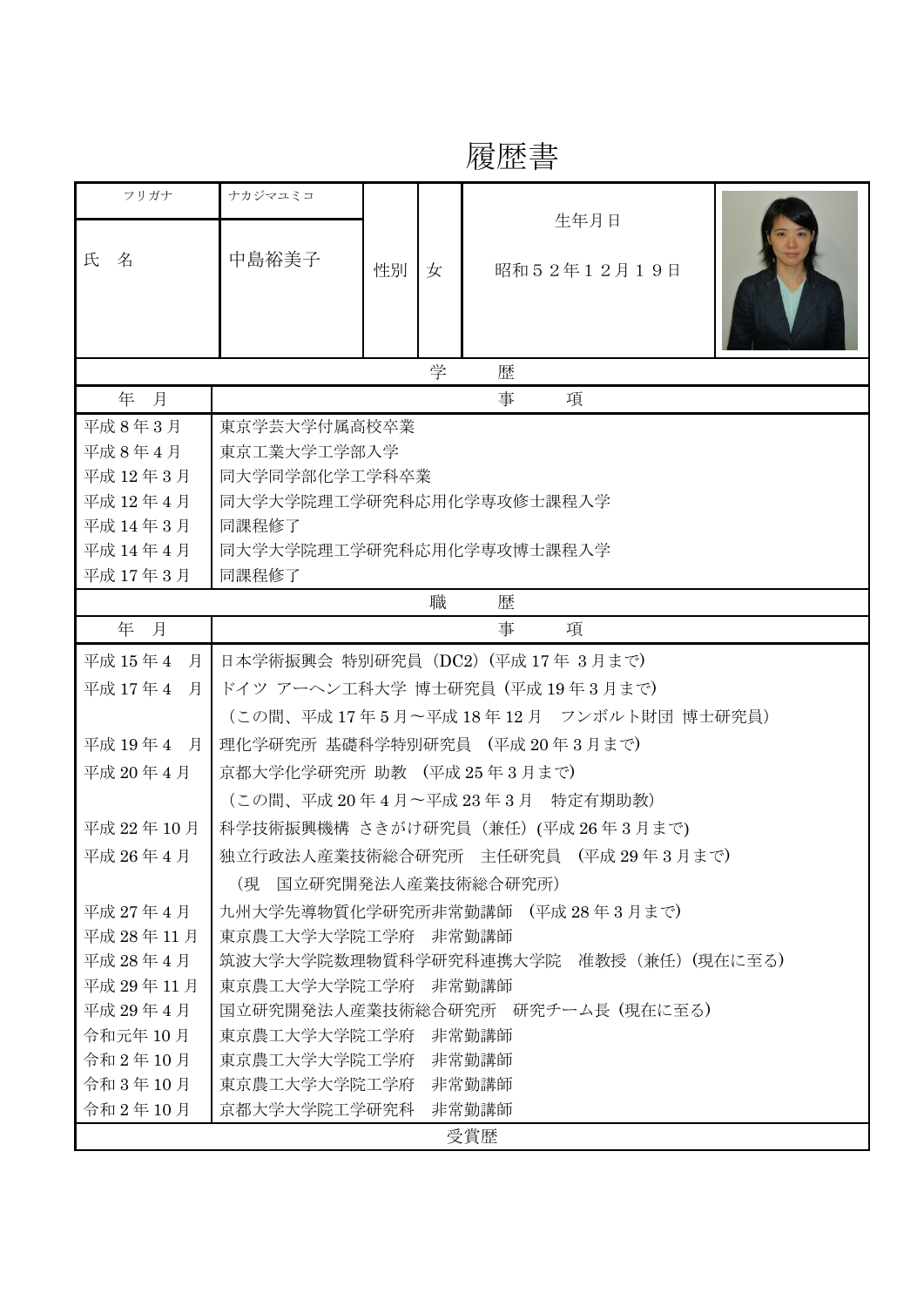| 平成 15年3月     | 日本化学会第 83 春季年会,学生講演賞                                                          |  |  |  |  |
|--------------|-------------------------------------------------------------------------------|--|--|--|--|
| 平成 20年7月     | <b>WILEY-VCH Prize for Best Poster Presentation</b>                           |  |  |  |  |
|              | 23 <sup>th</sup> International Conference on Organometallic Chemistry, Rennes |  |  |  |  |
| 平成 24年12月    | Fellowship: Visiting Programme, The Chinese University of Hong Kong,          |  |  |  |  |
|              | <b>Research Seminar Series</b>                                                |  |  |  |  |
| 令和4年3月       | 産業技術総合研究所 材料・化学領域長賞(論文賞)                                                      |  |  |  |  |
| 令和4年5月       | 近畿化学協会化学技術賞                                                                   |  |  |  |  |
| 年 月          | 事<br>項                                                                        |  |  |  |  |
| 平成 19年 4月-   | 日本化学会会員                                                                       |  |  |  |  |
| 平成 23年4月-    | 錯体化学会会員                                                                       |  |  |  |  |
| 平成 25 年 4 月- | ケイ素化学協会会員(平成 30 年より理事)                                                        |  |  |  |  |
| 平成 25年 4月-   | 触媒化学会会員                                                                       |  |  |  |  |
| 平成 25年 4月-   | 公益社団法人 新科学技術推進協会「GSCN シンポジウムグループ」委員                                           |  |  |  |  |
| 平成 29年6月     |                                                                               |  |  |  |  |
| 令和元年         | 日本化学会 第100春季年会 講演企画小委員会                                                       |  |  |  |  |
| 令和2年         | 日本化学会 第101春季年会 講演企画小委員会                                                       |  |  |  |  |
| 令和2年3月-      | 有機合成化学協会 有機合成化学協会誌編集委員                                                        |  |  |  |  |
| 令和2年1月-      | 米国化学会誌 J. Am. Chem. Soc. Au Editorial Bord                                    |  |  |  |  |
| 令和2年10月-1    | 日本学術会議連携会員                                                                    |  |  |  |  |
|              |                                                                               |  |  |  |  |
|              |                                                                               |  |  |  |  |
|              |                                                                               |  |  |  |  |

## ① 学術論文・国際会議要録(査読有)

- 1. Capturing Ethlene Glycol with Dimethyl Carbonate Towards Depolymerisation of Polyethlene Terephthalate at Ambient Temperature: Tanaka, S.; Sato, J.; \*Nakajima, Y., *Green Chem.*, in press.
- 2. Long-Range Metal-Ligand Cooperation by Iron Hydride Complexes Bearing a Phenanthroline-Based Tetradentate PNNP Ligand: Gautam, M.; Tanaka, S.; Sekiguchi, A.; \*Nakajima, Y., *Organometallics*, **40**, 3697-3702 (**2021**).
- 3. Caralytic Reductive Cleavage of Poly(phenylene sulfide) Using a Hydrosilane: \*Minami, Y.; Matsuyama, N.; Matsuo, Y.; Tamura, Y.; Sato, K.; \*Nakajima, Y., *Synthesis*, **58**, 3351-3354 (**2021**).
- 4. Selective Hydrosilylation of Allyl Chloride with Trichlorosilane: Inomata, K.; Naganawa, Y.; Wang, Z. A.; Sakamoto, K.; Matsumoto, K.; Sato, K.; \*Nakajima, Y., *Commun. Chem.*, 4, 63 (**2021**).
- 5. Metal-Ligand Cooperation Behaviour of Fe and Co Complexes Bearing a Tetradentate Phenanthroline-Based PNNP Ligand: \*Nakajima, Y.; Takeshita, T.; Jheng, N.-Y., *Dalton Trans.*, **50**, 7532-7536 (**2021**)
- 6. Palladium/carboxylic Acid‐Catalyzed Alkenylation of Furfural and its Derivatives Using Alkynes: \*Minami, Y.; Miyamoto, H.; \*Nakajima, Y., *ChemCatChem*, **13,** 855-858 (**2021**).
- 7. A General and Selective Synthesis of Methylmonochlorosilanes from Di-, Tri-, and Tetrachlorosilanes: \*Naganawa, Y.; Sakamoto, K.; \*Nakajima, Y., *Org. Lett.*, **23,** 601-606 (**2021**).
- 8. Selective C-P(O) Bond Cleavage of Organophosphine Oxides by Sodium: Zhang, J.-Q.; Ikawa, E.; Fujino, H.; Naganawa, Y.; Nakajima, Y.; \*Han, L.-B., *J. Org. Chem.*, **85,** 14166–14173 (**2020**).
- 9. Co(I) Complexes with a Tetradentate Phenanthroline-Based PNNP Ligand as a Potent New Metal-Ligand Cooperation Platform: Jheng, N.-Y.; Ishizaka, Y.; Naganawa, Y.; Sekiguchi, A.; \*Nakajima, Y., *Dalton Trans.*,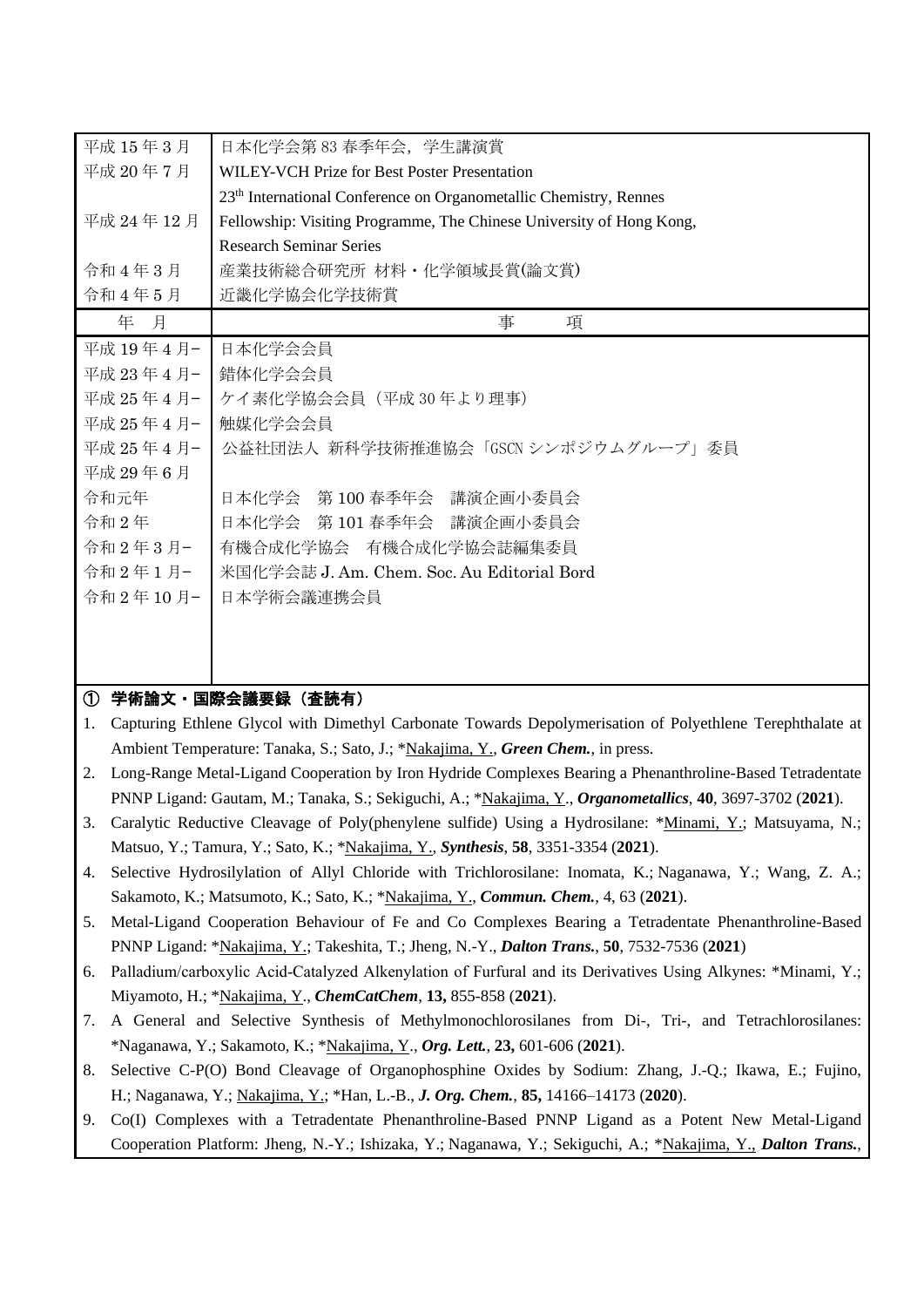**49,** 14592-14597 (**2020**).

- 10. Catalytic Decarboxylation of Silyl Alkynoates to Alkynylsilanes: Kawatsu, T.; Aoyagi, K.; Nakajima, Y.; Choi, J.-C.; Sato, K.; \*Matsumoto, K., *Organometallics*, **39,** 2947-2950 (**2020**).
- 11. Polypropylene-Based Nanocomposite with Enhanced Aging Stability by Surface Grafting of Silica Nanofiller with a Silane Coupling Agent Containing an Antioxidant: \*Watanabe, R.; Sugahara, A.; Hagihara, H.; Sakamoto, K.; Nakajima. Y.; \*Naganawa, Y., *ACS Omega*, **5,** 12431–12439 (**2020**).
- 12. Oxidative Addition of C–X Bonds and H–H Activation Using PNNP-Iron Complexes: Gautam, M.; Yatabe, T.; Tanaka, S.; Sato, N.; Takeshita, T.; Yamaguchi, K.; \*Nakajima, Y., *ChemistrySelect*, **5**, 15-17 (**2020**).
- 13. Ruthenium-Catalyzed Selective Hydrosilylation Reaction of Allyl-functionalized PEG Derivatives: Inomata, K.; Naganawa, Y.; Guo, H.; Sato, K.; \*Nakajima, Y., *Tetrahedron Lett.,* **61**, 151086 (**2019**).
- 14. Nickel-Catalyzed Selective Cross-Coupling of Chlorosilanes with Organoaluminium Reagents: Naganawa, Y.; Guo, H.; Sakamoto, K.; \*Nakajima, Y., *ChemCatChem*, **11**, 3756-3759 (**2019**). *[*カバーピクチャーに採択*]*
- 15. Synthesis of Hydrosilanes via Lewis-Base-Catalysed Reduction of Alkoxy Silanes with NaBH4: Aoyagi, K.; Ohmori, Y.; Inomata, K.; Matsumoto, K.; Shimada, S.; Sato, K.; \*Nakajima, Y., *Chem. Commun.*, **55**, 5859-5862 (**2019**). *[*インサイドカバーピクチャーに採択*]*
- 16. Heterogenous Hydrosilylation Reaction Catalysed by Platinum Complexes Immobilized on Bipyridine-Periodic Mesoporous Organosilicas: Naganawa, Y.; Maegawa, Y.; Guo, H.; Gholap, S. S.; Tanaka, S.; Sato, S.; Inagaki, S.; \*Nakajima, Y., *Dalton Trans.*, **48,** 5534-5540 (**2019**). *[*カバーピクチャーに採択*]*
- 17. Synthesis and Characterization of Silyl-Bridged Dinuclear Cobalt Complexes Supported by an N-heterocyclic Carbene: Ishizaka, Y.; \*Nakajima, Y., *Organometallics*, **38**, 888-893 (**2019**).
- 18. 4,4′-Bipyridyl-Catalyzed Reduction of Nitroarenes by Bis(neopentylglycolato)diboron**:** Hosoya, H.; Castro, L. C. M.; Sultan, I.; Nakajima, Y.; \*Ohmura, T.; \*Sato, K.; \*Tsurugi, H.; \*Suginome, M.; \*Mashima, K. *Org. Lett., 21*, 9812-9817 (**2019**).
- 19. Deprotonation of a PNNP-Iron Complex: Expanding the Concept of Metal-Ligand Cooperation to the PNNP-Iron System: Takeshita, T.; \*Nakajima, Y., *Chem. Lett.*, **48**, 344-346 (**2019**).
- 20. Catalytic Reduction of Alkoxysilanes with Borane Using a Metallocene-Type Yttrium Complex: Aoyagi, K.; Matsumoto, K.; Shimada, S.; Sato, K.; \*Nakajima, Y., *Organometallics*, **38**, 210-212 (**2018**).
- 21. Selective Hydrosiloxane Synthesis via Dehydrogenative Coupling of Silanols with Hydrosilanes Catalysed by Fe Complex Bearing a Tetradentate PNNP Ligand: Takeshita, T; Sato, K; \*Nakajima, Y., *Dalton Trans.,* **47**, 17004-17010 (**2018**).
- 22. Direct Silyl Heck Reaction of Chlorosilanes: Matsumoto, K.; Huang, J.; Guo, H.; Beppu, T.; Sato, K.; Shimada, S.; \*Nakajima, Y., *Org. Lett.*, **20**, 2491-2494 (**2018**).
- 23. One-Pot Sequence-Controlled Synthesis of Oligosiloxanes: Matsumoto, K.; Oba, Y.; Nakajima, Y.; Shimada, S.\*; Sato, K.\*, *Angewandte. Chem. Int. Ed.*, **57**, 4637-4641 (**2018**).
- 24. Hydrosilane Synthesis via Catalytic Hydrogenolysis of Halosilanes Using a Metal-Ligand Bifunctional Iridium Catalyst: Beppu, T.; Sakamoto, K.; \*Nakajima,Y.; Matsumoto, K.; Sato, K.; \*Shimada, S., *J. Organomet. Chem.*, 869, 75-80 (**2018**).
- 25. Synthesis of an Electron-Deficient Triruthenium Hydrido Complex Having a Bridging Carbonyl Ligand: Influence of a CO Ligand on the Properties and Reactivities of a Hydrido Cluster: Takahashi, Y.; Nakajima, Y.; Suzuki, H.; \*Takao, T., *Organometallics*, **36**, 3539-3552 (**2017**).
- 26. Iridium-Catalyzed Hydrosilylation of Sulfur-Containing Olefins: Srinivas, V.; \*Nakajima, Y.; Sato, K.; Shimada,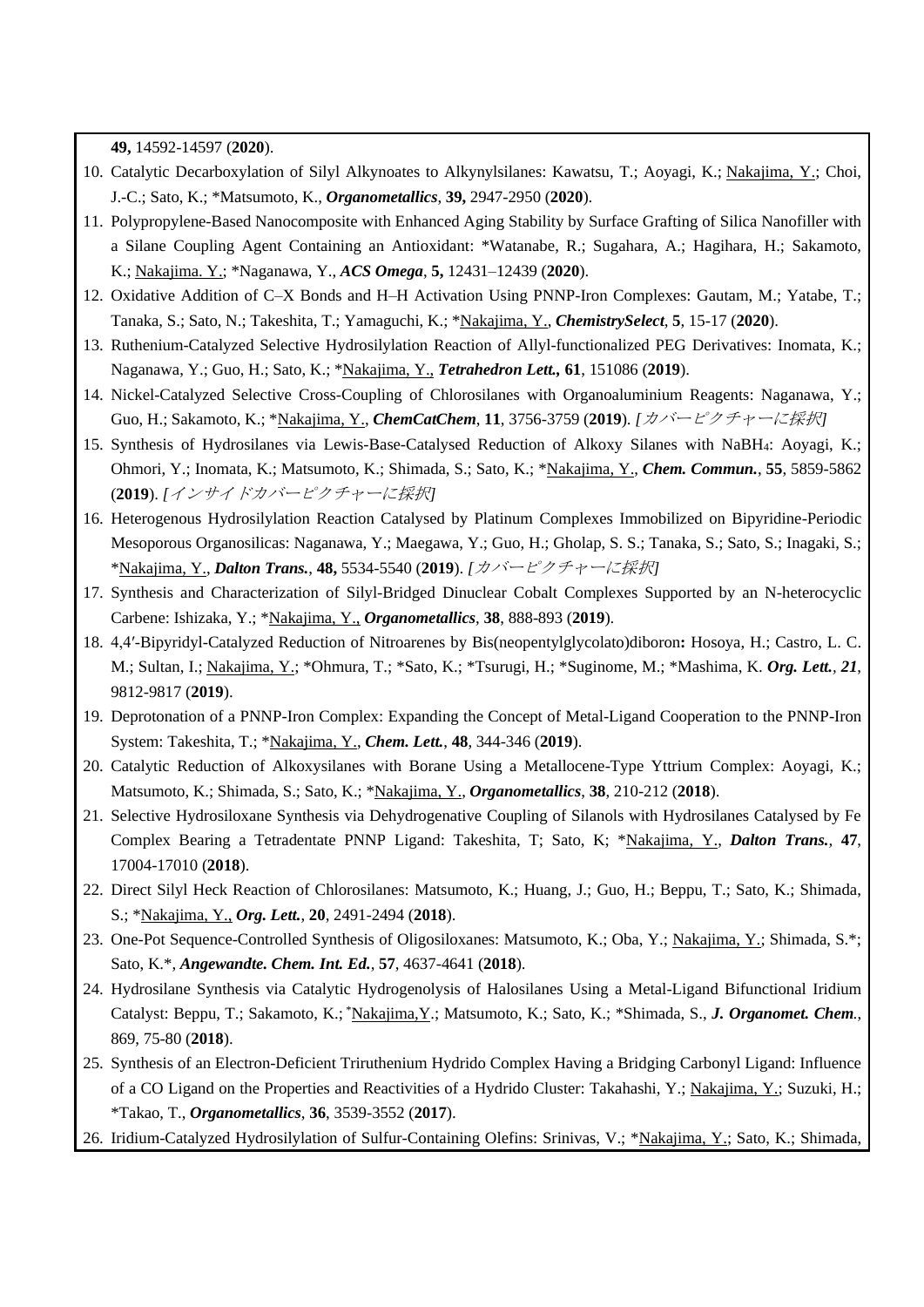S., *Org. Lett.*, **20**, 12-15 (**2017**).

- 27. Nitrile Hydroboration Reactions Catalyzed by Simple Nickel Salts, Bis(acetylacetonato)nickel(II) and Its Derivatives: Nakamura, G.; \*Nakajima, Y.; Matsumoto, K.; Srinivas, V.; \*Shimada, S., *Catal. Sci. Tech.*, **7**, 3196-3199 (**2017**). *[*カバーピクチャーに採用*]*
- 28. Synthesis and Structure of Metallocene-Type Ti(III) Complexes, and Their Catalytic Activity Towards Olefin Hydrosilylation Reactions, Eguchi, K.; Aoyagi, K.; \*Nakajima, Y.; Ando, W.; Sato, K.; \*Shimada, S., *Chem. Lett.*, **46**, 1262-1264 (**2017**).
- 29. Tris(pentafluorophenyl)borane-Catalyzed Reactions of Siloxanes: A Combined Experimental and Computational Study: Eguchi, K.; Nakajima, Y.; Sato, K.; \*Shimada, S.; \*Choe, Y.-K., *Eur. J. Org. Chem.*, **8**, 4922-4927 (**2017**).
- 30. Unexpected Selectivity in Cyclotetrasiloxane Formation by the Hydrolytic Condensation Reaction of Trichloro(phenyl)silane: [Yagihashi,](http://pubs.acs.org/author/Yagihashi%2C+Fujio) F.; [Igarashi,](http://pubs.acs.org/author/Igarashi%2C+Masayasu) M.; [Nakajima,](http://pubs.acs.org/author/Nakajima%2C+Yumiko) Y.; Sato, K.; [Yumoto,](http://pubs.acs.org/author/Yumoto%2C+Yoshiyuki) Y.; [Matsui,](http://pubs.acs.org/author/Matsui%2C+Chinami) C.; [\\*Shimada,](http://pubs.acs.org/author/Shimada%2C+Shigeru) S., *Eur. J. Inorg. Chem., 2882-2886 (2016).*
- 31. Synthesis of Dimethylmanganese(II) Complexes Bearing *N*-heterocyclic Carbenes and Nucleophilic Substitution Reaction of Tetraalkoxysilanes by Diorganomanganese(II) Complexes: Hashimoto, T.; Kawato, Y.; \*Nakajima, Y.; Ohki, Y.; Tatsumi, K.; Ando, W.; Sato, K.; \*Shimada, S., *J. Organomet. Chem.*, **820**, 14-19 (**2016**).
- 32. Development of Nickel Hydrosilylation Catalysts: \*Nakajima, Y.; Sato, K.; \*Shimada, S., *Chem. Rec.*, **16**, 2379-2387 (**2016**).
- 33. PNP-Pincer Type Phosphaalkene Complexes of Late-Transition Metals", \*Ozawa, F.; \*Nakajima, Y., *Chem. Rec.*, **16**, 2314-2323 (**2016**).
- 34. Olefin Hydrosilylation Catalyzed by Cationic Nickel(II) Allyl Complexes: Non‐Innocent Allyl Ligand‐Assisted Mechanism: Mathew, J.; \*Nakajima, Y.; Choe, Y.-K.; Urabe, Y.; Sato, K.; \*Shimada, S., *Chem. Commun.*, **52**, 6723-6726 (**2016**).
- 35. Bis(acetylacetonato)Ni(II)/NaBHEt3-catalyzed Hydrosilylation of 1,3-Dienes, Alkenes and Alkynes: Srinivas, V.; \*Nakajima, Y.; Ando, W.; Sato, K.; \*Shimada, S., *J. Organomet. Chem.*, **809**, 57-62 (**2016**).
- 36. Analysis on Olefin Hydrsilylation Catalyzed by a Cationic Nickel Allyl Complex" Choe, Y.-K.; Mathew, J.; Nakajima, Y.; Shimada, S.; Sato, S. *Abstract of Papers of the American Chemical Society*, **25**1, 1211 **(2016**).
- 37. Reactions of  $[Cu(X)(BPEP-Ph)] (X = PF_6, SbF_6)$  with Silyl Compounds. Cooperative Bond Activation Involving Non-coordinating Anions", \*Nakajima, Y.; Tsuchimoto, T.; Chang, Y.-H.; Takeuchi, K.; \*Ozawa, F., *Dalton Trans.*, **45**, 2079-2084 (**2015**).
- 38. Yttrium Dihydride Cation [YH<sub>2</sub>(THF)<sub>2</sub>]<sup>+</sup><sub>n</sub>: Aggregate Formation and Reaction with (*NNNN*)-type Macrocycles", Arndt, S.; Kramer, M.; Fegler, W.; Nakajima, Y.; Del Rosal, I.; Poteau, R.; Spaniol, T.; Maron, L.; \*Okuda, J., *Organometallics*, **34**, 3739-3747 (**2015**).
- 39. (Salicylaldiminato)Ni(II)-Catalysis for Hydrosilylation of Olefins", Srinivas, V.; \*Nakajima, Y.; Ando, W.; Sato, K.; \*Shimada, S., *Catal. Sci. Tech.*, **5**, 2081-2084 (**2015**).
- 40. Synthesis and Structures of Nickel Complexes with a PN-Chelate Phosphaalkene Ligand", Takeuchi, K.; Nakajima, Y.; Minami, A.; \*Ozawa, F., *Organometallics*, **33**, 5365-5370 (**2014**).
- 41. Disproportionation of Bis(phosphaethenyl)pyridine Iron(I) Bromide Induced by *t*BuNC: Lin, Y.-F.; \*Nakajima, Y.; \*Ozawa, F., *Organometallics*, **33**, 6700-6703 (**2014**).
- 42. Mechanism of N-H Bond Cleavage of Aniline by a Dearomatized PNP-pincer Type Phosphaalkene Complex of Iridium(I): Chang, Y.-H.; \*Nakajima, Y.; Tanaka, H.; Yoshizawa, K.; \*Ozawa, F., *Organometallics*, **33**, 715-721 (**2014**).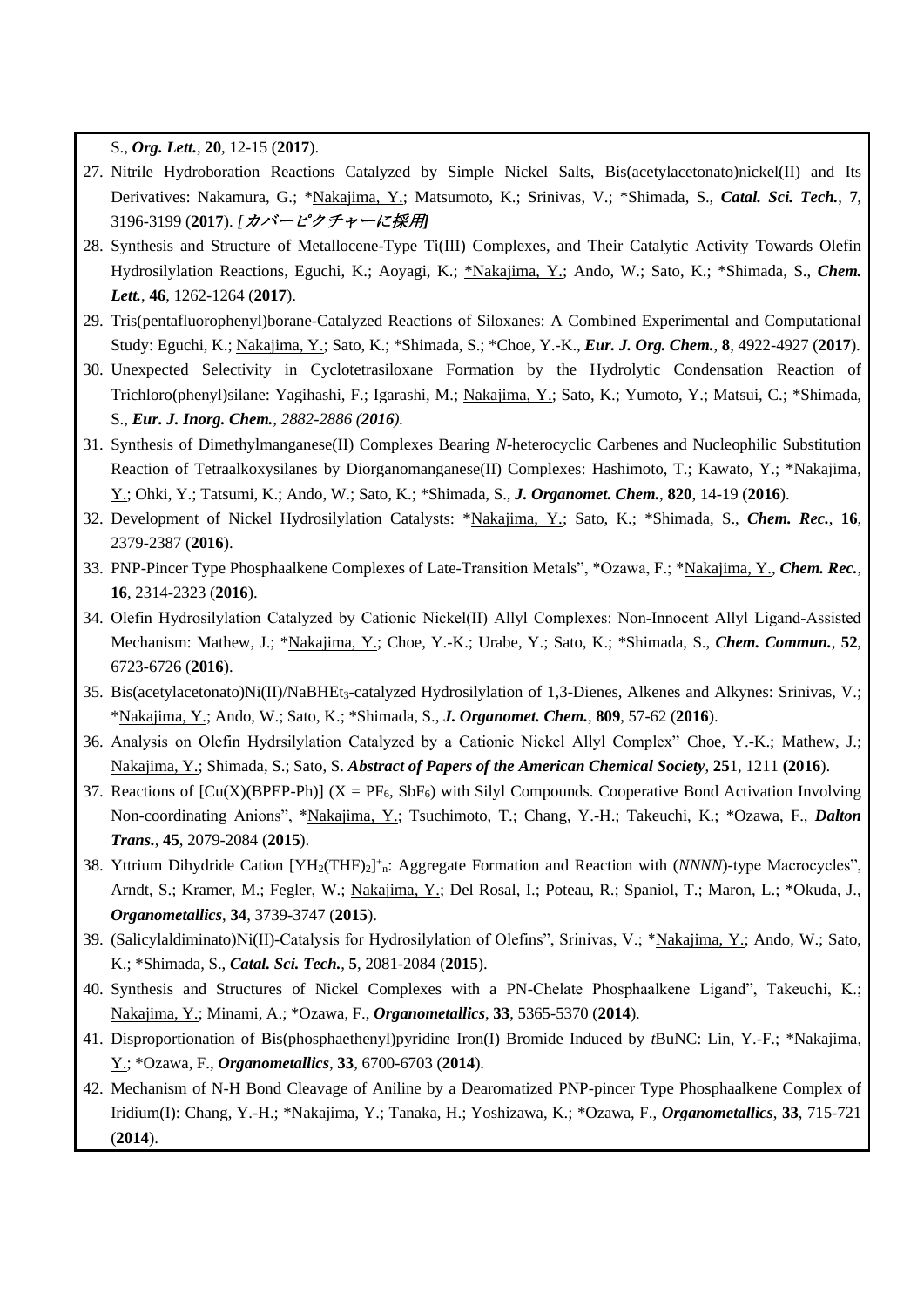- 43. Reduction of an Fe(I) Mesityl Complex Induced by  $\pi$ -Acid Ligands", Lin, Y.-F.; \*Nakajima, Y.; \*Ozawa, F., *Dalton Trans.*, 9032-9037 (**2014**).
- 44. Acid-Catalyzed Condensation Reaction of Phenylsilanetriol: Unexpected Formation of *cis*, *trans*-1,3,5-Trihydroxy-1,3,5-triphenylcyclotrisiloxane as the Main Product and Its Isolation: Yagihashi, F.; Igarashi, M.; Nakajima, Y.; Ando, W.; Sato, K.; Yumoto, Y.; Matsui, T.; \*Shimada, S., *Organometallics*, **33**, 6278-6281 (**2014**).
- 45. Facile N-H Bond Cleavage of Ammonia by an Iridium Complex Bearing a Noninnocent PNP-pincer Type Phosphaalkene Ligand: Chang, Y.-H.; Nakajima, Y.; Tanaka, H.; \*Yoshizawa, K.; \*Ozawa, F., *J. Am. Chem. Soc.*, **135**, 11791-11794 (**2013**).
- 46. Synthesis, Structures, and Reactivity of Ruthenium Complexes with PNP-pincer Type Phosphaalkene Ligands: \*Nakajima, Y.; Okamoto, Y.; Chang, Y.-H.; \*Ozawa, F., *Organometallics*, **32**, 2918-2925 (**2013**).
- 47. A Bis(phosphaethenyl)pyridine Complex of Iridium(I): Synthesis and Catalytic Application to *N*-Alkylation of Amines with Alcohols: Chang, Y.-H.; Nakajima, Y.; Ozawa, F., *Organometallics*, **32**, 2210-2215 (**2013**).
- 48. Theoretical Study on Dihydrogen Activation by a Trinuclear Ruthenium  $\mu_3$ –Imido Complex: Nakajima, Y.; \*Sakaki, S.; Nakao, Y.; \*Suzuki, H., *Organometallics*, **31**, 5342-5348 (**2012**).
- 49. Redox Chemistry of Bis(phosphaethenyl)pyridine Iron Complexes: \*Nakajima, Y.; \*Ozawa, F., *Organometallics*, **31**, 2009-2015 (**2012**).
- 50. Heterometallic Effects in Nitrogen–Hydrogen Bond Cleavage by Trinuclear Mixed–Metal Polyhydrido Clusters Containing Ruthenium and Osmium: Kameo, H.; Nakajima, Y.; Namura, K.; \*Suzuki, H., *Organometallics*, **30**, 6703-6712 (**2011**).
- 51. Synthesis and Coordination Behavior of Cu<sup>I</sup> Bis(phosphaethenyl)pyridine Complexes", \*Nakajima, Y.; Shiraishi, Y.; Tsuchimoto, T.; \*Ozawa, F., *Chem. Commun***.**, **47**, 6332-6334 (**2011**).
- 52. Enhanced Absorption and Fluorescence Efficiency of Silylethynyl-Functionalized Oligothiophenes and Thieno[3,2-*b*]thiophene: Asai, K.; \*Konishi, G.; Nakajima, Y.; Kawauchi, S.; \*Ozawa, F.; Mizuno, K., *J. Organomet. Chem.*, **696**, 1266-1271 (**2011**).
- 53. Synthesis and Structures of Platinum Diphenylacetylene and Dithiolate Complexes Bearing Diphosphinidenecyclobutene Ligands (DPCB-Y): Nakajima, Y.; Nakatani, M.; Hayashi, K.; Shiraishi, Y; Takita, R.; Okazaki, M.; \*Ozawa, F., *New. J. Chem.*, **34**, 1713-1722 (**2010**).
- 54. Axially Chiral Anilido-aldimine Aluminum Complexes with a Pseudobinaphthyl Skeleton: Hayashi, K.; Nakajima, Y.; Ozawa, F.; \*Kawabata, T., *Chem. Lett.*, **39**, 643-645 (**2010**).
- 55. Electronic Structure of Four-Coordinate Iron(I) Complex Supported by a Bis(phosphaethenyl)pyridine Ligand: \*Nakajima, Y.; Nakao, Y.; Sakaki, S.; Tamada, Y.; Ono, T.; \*Ozawa, F., *J. Am. Chem. Soc***.**, **132,** 9934-9936 (**2010**).
- 56. Rare-earth Metal/Platinum Heterobinuclear Complexes Containing Reactive Ln-alkyl Groups (Ln = Y, Lu): Synthesis, Structural Characterization and Reactivity: Nakajima, Y.; \*Hou, Z., *Organometallics*, **28**, 6861-6870 (**2009**).
- 57. Synthesis of Heterometallic Trinuclear Polyhydrido Clusters Containing Ruthenium and Osmium and Their Electronic and Structural Deviation from Homometallic Systems: Kameo, H.; Shima, T.; Nakajima, Y.; \*Suzuki, H., *Organometallics*, **28**, 2535-2545 (**2009**).
- 58. Mechanism of C-P Reductive Elimination from *trans*-[Pd(CH=CHPh)Br(PMePh<sub>2</sub>)<sub>2</sub>]: Wakioka, M.; Nakajima, Y.; \*Ozawa, F., *Organometallics*, **28**, 2527-2534 (**2009**).